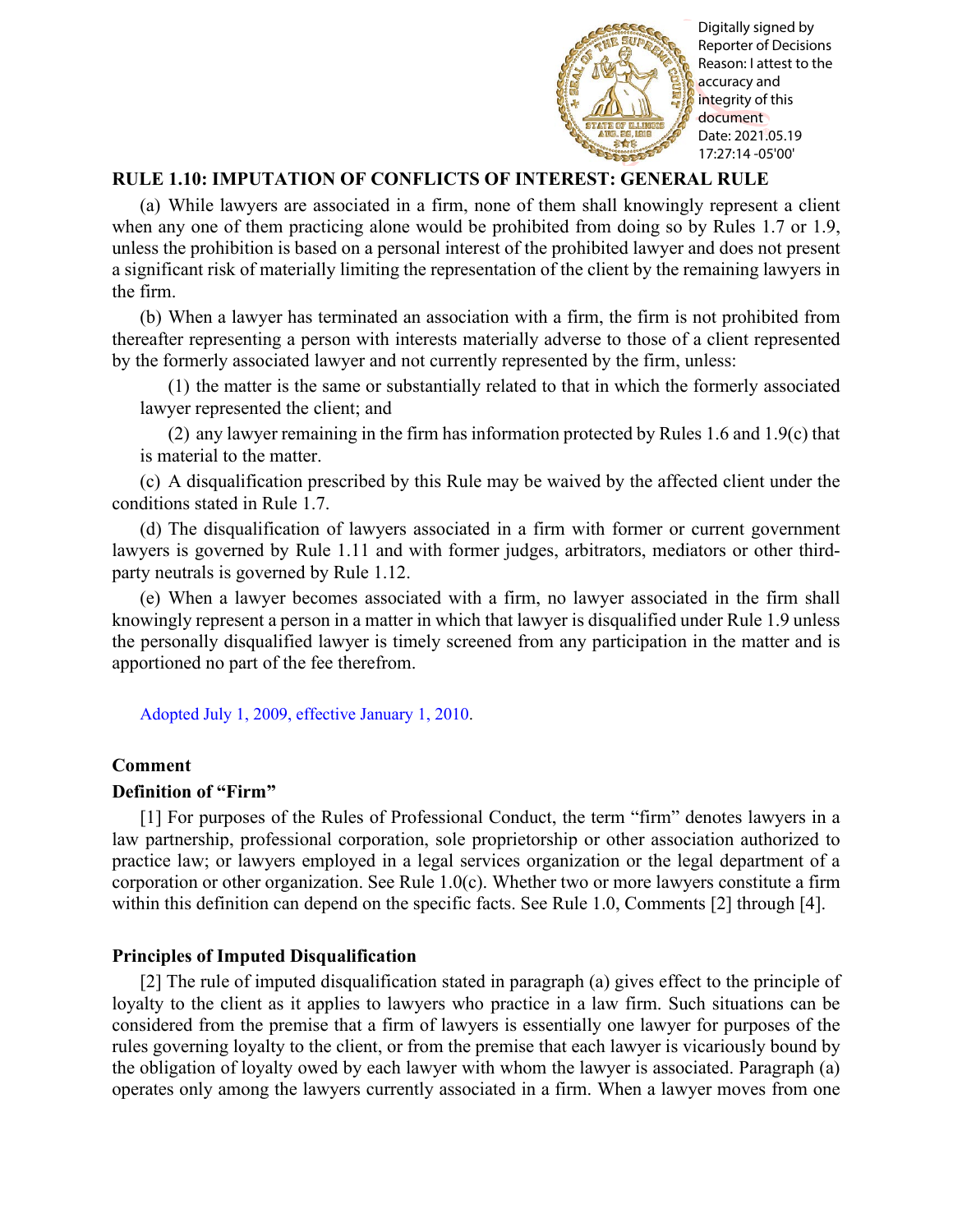firm to another, the situation is governed by Rules 1.9(b) and 1.10(b).

[3] The rule in paragraph (a) does not prohibit representation where neither questions of client loyalty nor protection of confidential information are presented. Where one lawyer in a firm could not effectively represent a given client because of strong political beliefs, for example, but that lawyer will do no work on the case and the personal beliefs of the lawyer will not materially limit the representation by others in the firm, the firm should not be disqualified. On the other hand, if an opposing party in a case were owned by a lawyer in the law firm, and others in the firm would be materially limited in pursuing the matter because of loyalty to that lawyer, the personal disqualification of the lawyer would be imputed to all others in the firm.

[4] The rule in paragraph (a) also does not prohibit representation by others in the law firm where the person prohibited from involvement in a matter is a nonlawyer, such as a paralegal or legal secretary. Nor does paragraph (a) prohibit representation if the lawyer is prohibited from acting because of events before the person became a lawyer, for example, work that the person did while a law student. Such persons, however, ordinarily must be screened from any personal participation in the matter to avoid communication to others in the firm of confidential information that both the nonlawyers and the firm have a legal duty to protect. See Rules  $1.0(k)$  and  $5.3$ .

[5] Rule 1.10(b) operates to permit a law firm, under certain circumstances, to represent a person with interests directly adverse to those of a client represented by a lawyer who formerly was associated with the firm. The Rule applies regardless of when the formerly associated lawyer represented the client. However, the law firm may not represent a person with interests adverse to those of a present client of the firm, which would violate Rule 1.7. Moreover, the firm may not represent the person where the matter is the same or substantially related to that in which the formerly associated lawyer represented the client and any other lawyer currently in the firm has material information protected by Rules 1.6 and 1.9(c).

[6] Rule 1.10(c) removes imputation with the informed consent of the affected client or former client under the conditions stated in Rule 1.7. The conditions stated in Rule 1.7 require the lawyer to determine that the representation is not prohibited by Rule 1.7(b) and that each affected client or former client has given informed consent to the representation. In some cases, the risk may be so severe that the conflict may not be cured by client consent. For a discussion of the effectiveness of client waivers of conflicts that might arise in the future, see Rule 1.7, Comment [22]. For a definition of informed consent, see Rule 1.0(e).

[7] Where a lawyer has joined a private firm after having represented the government, imputation is governed by Rule 1.11(b) and (c), not this Rule. Under Rule 1.11(d), where a lawyer represents the government after having served clients in private practice, nongovernmental employment or in another government agency, former-client conflicts are not imputed to government lawyers associated with the individually disqualified lawyer. Where a lawyer has joined a private firm after having been a judge or other adjudicative officer or law clerk to such person or an arbitrator, mediator or other third-party neutral, imputation is governed by Rule 1.12, not this Rule.

[8] Where a lawyer is prohibited from engaging in certain transactions under Rule 1.8, paragraph (k) of that Rule, and not this Rule, determines whether that prohibition also applies to